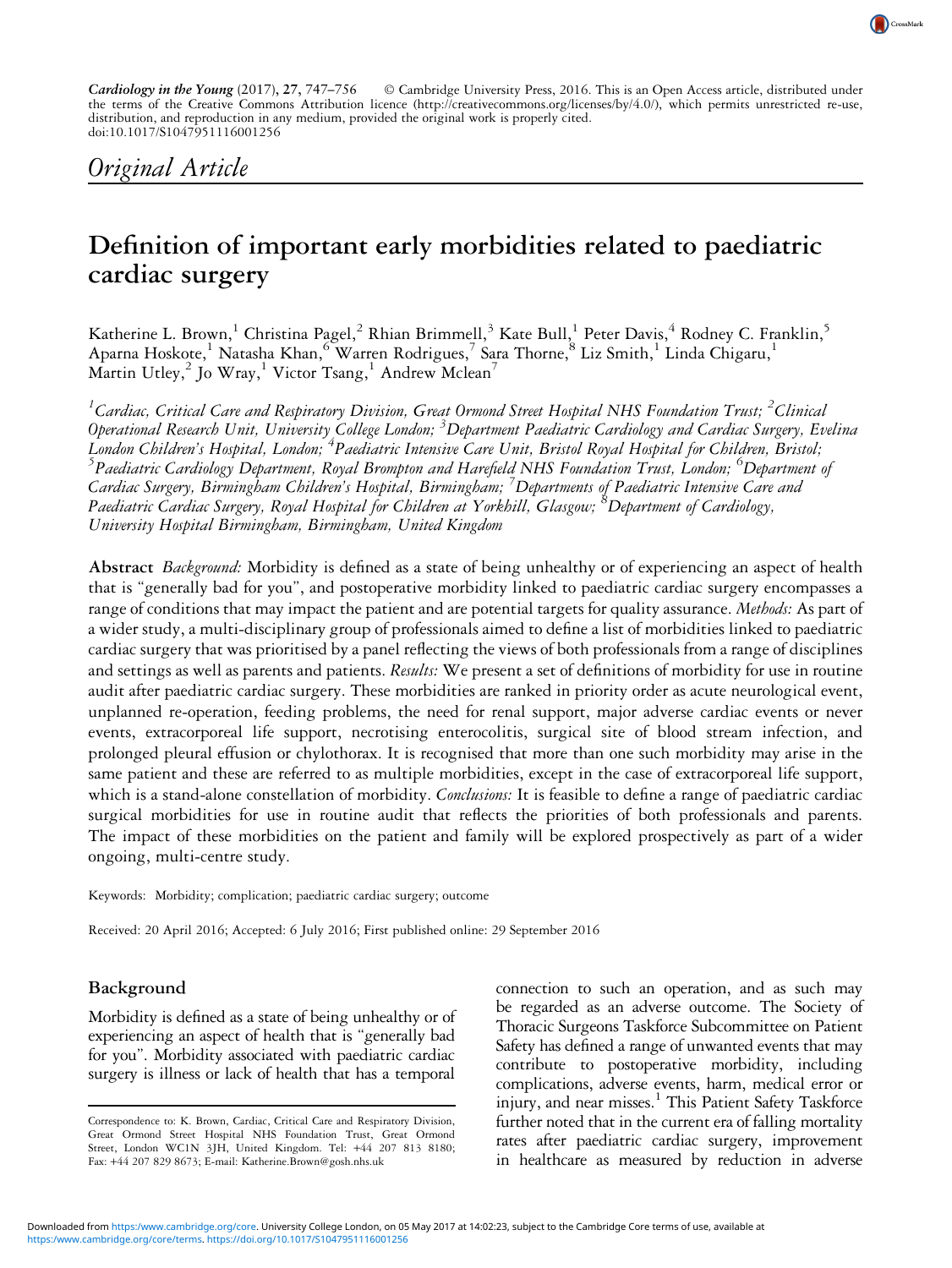outcomes is more likely when unwanted events are acknowledged, measured, and responded to in terms of healthcare delivery<sup>1</sup>.

The main focus of our study, which has a national setting in the United Kingdom, is upon early paediatric cardiac surgical morbidities that are considered potentially avoidable, reducible, or can be mitigated. This is important to achieve as children who experience prolonged hospitalisation with complications, which are occurrences associated with an intervention that represent a departure from the desired course of events and are linked to suboptimal outcome<sup>[1](#page-8-0)</sup>, are at greater risk of death<sup>[2,3](#page-8-0)</sup> Furthermore, over the long term, children with specific heart conditions who experienced prolonged stays in hospital following surgery also developed higher levels of neurological disability.<sup>[4,5](#page-8-0)</sup> Prolonged stays in hospital may be required when a patient takes longer to recover after surgery because of complications, but it is well recognised that prolonged hospitalisation may itself expose patients to the likelihood of further hospital-associated adverse events. A significant complication of paediatric cardiac surgery and mechanical circulatory support is linked to neurological disability in around  $50\%$  of cases and may cost in excess £10,000/day to implement.<sup>7,8</sup>

Routine audit of postoperative mortality is well established in the United Kingdom via the National Congenital Heart Diseases Audit (NCHDA),<sup>[9](#page-8-0)</sup> which has published centre-specific results of individual operations online since 2005. Stakeholders including children's heart surgery programmes, congenital heart patient support groups, and National Congenital Heart Diseases Audit share a goal of reporting morbidity, but acknowledge that to enable routine monitoring of morbidities approaches to data analysis and display must be developed alongside defining suitable measures for routine use. A series of detailed articles by professionals from the United States of America-based Multi-Societal Database Committee for Pediatric and Congenital Heart Disease profiled an extensive range of complications incorporating all organ systems.<sup>[10](#page-8-0)-[17](#page-9-0)</sup> The Society of Thoracic Surgery database selected a narrower range of defined major complications that were retrospectively available within the Registry, and demonstrated that rates varied from 1 to 38% with greater prevalence at increased procedural complexity.<sup>[18](#page-9-0)</sup> A further study indicated that prospective monitoring of complications may lead to greater case ascertainment, and hence a perception of higher complication rates<sup>[19](#page-9-0)</sup>.

Views may differ between professionals and nonprofessionals over what exactly the term morbidity refers to, and which morbidity events are most important. A recent study showed differing perceptions and priorities between clinicians and patients regarding

chronic obstructive pulmonary disease services and outcomes.[20](#page-9-0) Focus groups and formal consensus methods have been used to elicit patient and carer perspectives and determine group priorities in many  $\frac{1}{2}$  contexts.<sup>21</sup> The nominal group technique was successfully used among general practitioners to identify prioritised lists of quality markers for the management of children in general practice<sup>[21](#page-9-0)</sup> and by kidney trans-plant patients in ranking outcomes by importance.<sup>[22](#page-9-0)</sup> Our study, which aimed to identify the incidence and impact of important early morbidities following paediatric cardiac surgery,<sup>[23](#page-9-0)</sup> has been undertaken within the context of the United Kingdom National Health Service. As is depicted in [Figure 1](#page-2-0), which displays our study methodology, we utilised information from a systematic review of the literature that screened 1169 publications, an online discussion forum between families of patients with CHD, and three focus groups with CHD families run by the patient and family support group Children's Heart Federation, to identify, as far as possible, the entire range of known morbidity events. A group representing individuals from a range of backgrounds – the "Selection Panel" – which comprised 15 people – three family representatives, three paediatric cardiac surgeons, two paediatric intensive care doctors, two paediatric cardiologists, two paediatricians, a paediatric intensive care nurse, a clinical nurse specialist, and aclinical psychologist with experience of working with children with CHD and their families – prioritised the possible morbidities using the nominal group technique and secret voting. Working in parallel alongside this "Selection Panel", a second group of professionals, referred to as the "Definition Panel" (see Acknowledgements), worked with the prioritised list of potential morbidities to both define and assess the practicality of measuring them in routine clinical practice. This article details the definitions of morbidity that the panel recommended.

## Methods

### Development of operational definitions for routine morbidity monitoring

Over 1 year, we convened two meetings of a surgical morbidity "Definition Panel" that included three paediatric cardiac surgeons, where one was the chair, three paediatric cardiologists, with one specialising in adult CHD, three paediatric intensive care specialists, and two children's heart disease nurses. The "Definition Panel" had the following goals:

- ∙ Establish diagnostic criteria that constitute the definition of each of the morbidities, as prioritised by the "Selection Panel".
- ∙ Define the measurement protocol for each of the morbidities, including any aspects that require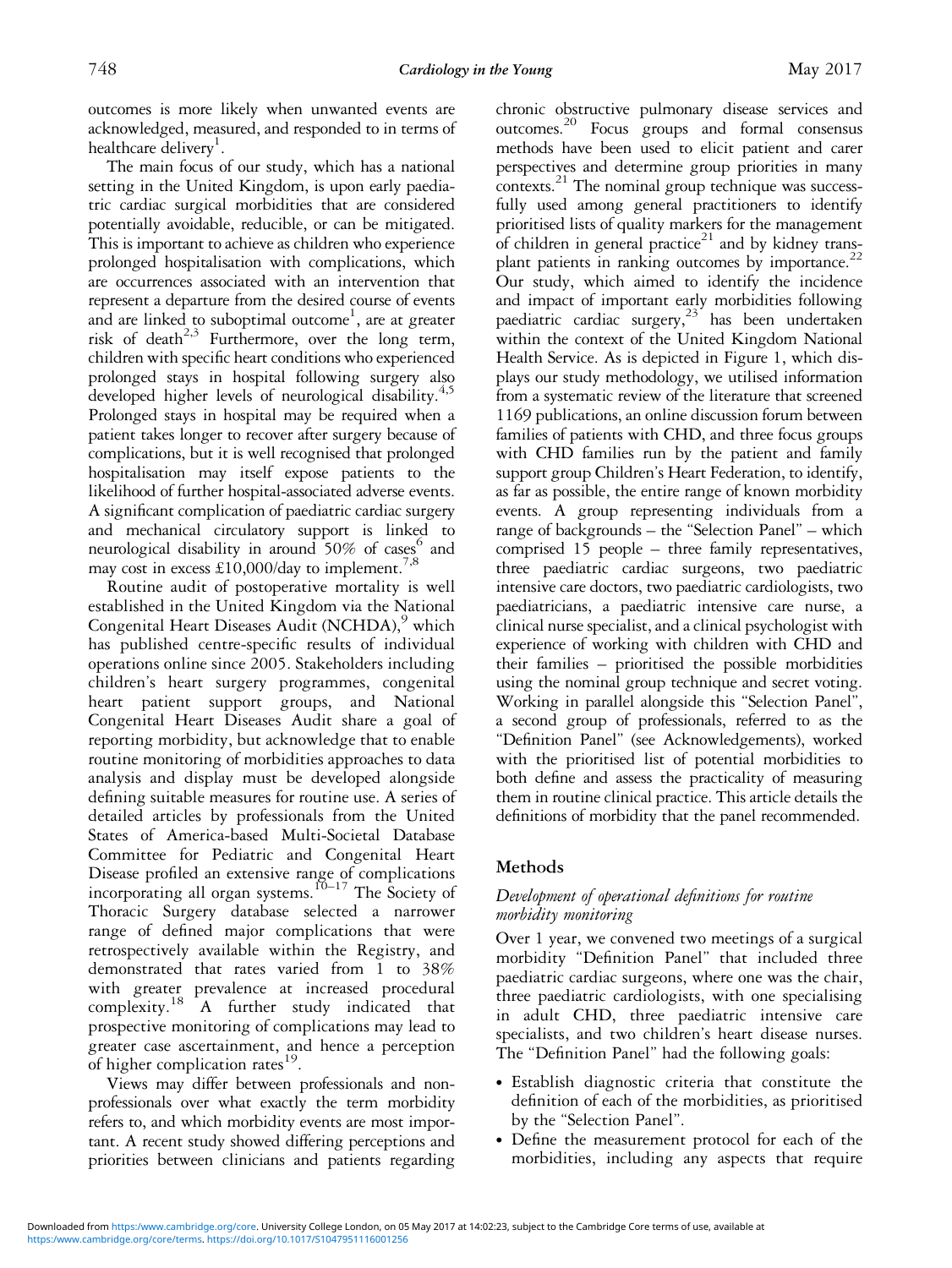<span id="page-2-0"></span>

#### Figure 1.

The process that was followed for the selection of morbidities. A list of candidate morbidities was generated on the basis of a combination of systematic review of the literature, three focus groups with parents of children with CHD and young people with CHD, and an online discussion forum with CHD families. Morbidities were considered by a "Selection Panel" consisting of professionals from a range of backgrounds and lay people and were selected using the Nominal Group Technique and Secret Voting. The definitions of selected morbidities were undertaken by a group of United Kingdom-based specialist practitioners as listed in the report referred to as the "Definition Panel".

additional specialist input or alternatively surveillance outside the tertiary centre.

∙ Outline the minimum standards of the clinical pathway and necessary referrals and treatment for children who experience morbidities over the first 6 months after surgery.

This third part of the study drew upon information from the literature review and any relevant, established guidelines. $10-17,24$  $10-17,24$ 

In the first phase of the study, conducted through an initial face-to-face meeting followed by e-mail correspondence, the group provided the "Selection Panel" with views as to whether each candidate morbidity nominated by the first meeting of the "Selection Panel" was definable, measureable, and feasible to measure in routine practice, highlighting any additional issues identified in relation to each morbidity; one or two clinical leads were identified to take forward each of the individual shortlisted morbidities, utilising both e-mail and web-based interactions to develop each morbidity definition, reporting back at the second meeting of the definition group with an agreed package to sign off. Clinical leads consulted with other experts in the

relevant field in order to optimise definitions and protocols where necessary. The protocols for identification, measurement, and management of shortlisted morbidities, including the timings of measurements, were designed for use in a multi-centre evaluation of morbidity incidence and impact, with suitability for routine use as a key requirement.

The morbidity definitions were implemented by a small group of nurses, intensive care doctors, and cardiothoracic surgeons within five children's heart centres based in the United Kingdom over a period of 2 months and used to prospectively record cases of morbidity as part of a wider research study.<sup>[23](#page-9-0)</sup> During this time period, the definitions underwent further refinement and clarification in order to ensure that they were workable in the context of routine audit within the National Health Service.

#### Results

#### Morbidity definitions

Each definition is described in turn incorporating the timescale for identification of the morbidity, the definition, measurement protocol, and early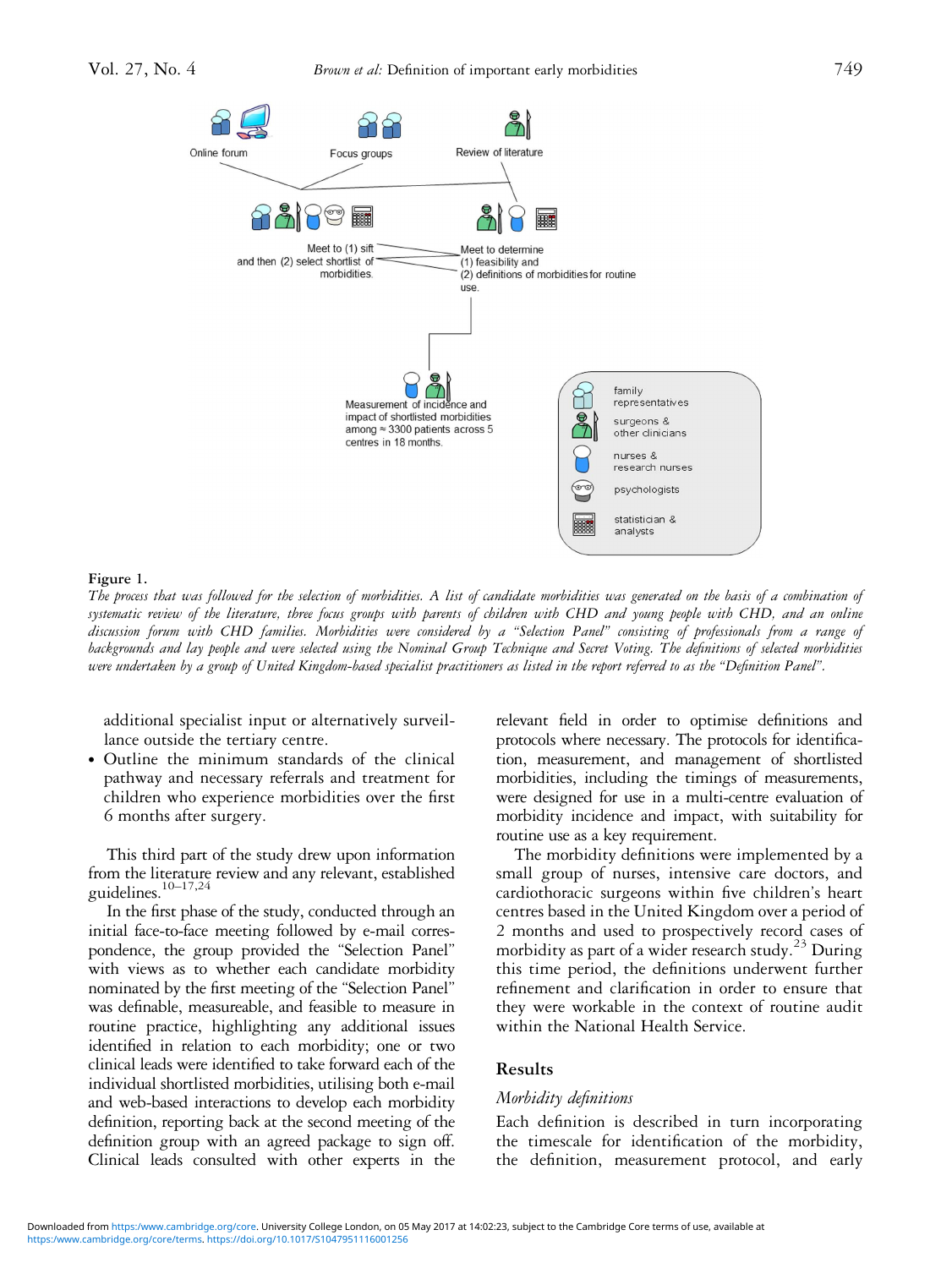management protocol in brief as described by the group. Morbidities are listed in priority order as determined by the selection panel.

#### Multiple morbidities and items not included

Within the context of the present study,  $2^3$  which aims to prospectively measure the incidence and impact of defined morbidity events, the approach to the number of morbidities in a given patient will be to identify single morbidity events as defined (1–9), extracorporeal life support morbidity events, which may incorporate further identified morbidities alongside, and multiple morbidities in instances where a patient has one or more morbidities excluding extracorporeal life support.

The "Selection Panel" further highlighted the importance of prolonged hospitalisation and poor communication between the treating team and the family, which they considered to be morbidities. It was noted by the definition panel that prolonged hospitalisation is linked to all post-procedural complications, and hence including length of stay as a morbidity would make measurement of the incidence of individual morbidities very challenging. Length of stay data including ventilation times, ICU length of stay, and hospital length of stay will be reviewed as part of the data analysis at the end of the study.

The "Definition Panel" considered that there was potential to define poor communication between the treating team and family in the future, but that it would necessarily involve asking parents about their experience in a way that would involve new data collection. The quality of communication between the treating team and the family has previously been assessed within the context of a patient satisfaction survey for all paediatric inpatients in England commissioned by the Care Quality Commission and undertaken by the organisation Picker Institute Europe.<sup>[25](#page-9-0)</sup> The survey questions were formally developed using focus groups and were formally validated. The Picker Institute agreed to assist the definitions panel in identifying a short list of six questions to ask parents about communication and issued the research team with licence to allow our study to use these questions for patients recruited to a 6-month follow up sub-study to delineate this issue further. From a long list of 25 candidate questions from the Picker Questionnaire identified by the definition panel, Picker ran the following analysis:

- ∙ Frequency analysis to ascertain the percentage of missing data and the percentage of patients answering each of the possible responses.
- ∙ Inter-item correlation analysis and principal component analysis to identify questions that provided different dimensions of communication experience.

Picker then advised the Definition Panel on five to seven questions that could be asked of parents within 6 weeks of the patient's primary operation. The final questions chosen by the Definition Panel after discussion with Picker are as follows:

- Q1. Did new members of staff treating your child introduce themselves?
- Q2. Were you encouraged to be involved in decisions about your child's care and treatment?
- Q3. Were you told different things by different people, which left you feeling confused?
- Q4. Were the different members of staff caring for and treating your child aware of their medical history?
- Q5. Before the operation or procedure, did a member of staff explain to you what would be done during the operation or procedure?
- Q6. Did a member of staff tell you what to do or who to talk to if you were worried about your child when you got home?

We did not set a threshold for what defines "poor communication"; instead, we will explore the range of responses among control and case patients in our 6-month follow-up sub-study and possible associations with other clinical factors as part of a secondary data analysis.

#### Discussion

We present a list of consensus-based definitions of morbidities arising with paediatric cardiac surgery that have been designed for prospective audit. The prioritised and defined morbidities reflect a range of viewpoints and priorities, including those of both professionals and patients or parents. The professionals involved in our study represent tertiary, secondary, and primary care, and furthermore we have involvement in our study from at least one professional from every specialist paediatric cardiac surgical centre in the United Kingdom. We note that the list contains morbidities that were previously prioritised as "complications" by specialist professionals and included in a recent consensus-based statement from the United States of America-based Multi-Societal Database Committee for Pediatric and Congenital Heart Disease,<sup>26</sup> which are extracorporeal life support, renal support, pacemaker placement, diaphragm palsy, new permanent neurological deficit, and re-operation, but our list also contains further items not previously identified and prioritised, which are feeding problems, prolonged pleural effusion, and sepsis.

#### Challenges and limitations

In reaching these definitions certain challenges arose.

Consideration of pre-procedural factors. A major difficulty when contemplating the monitoring of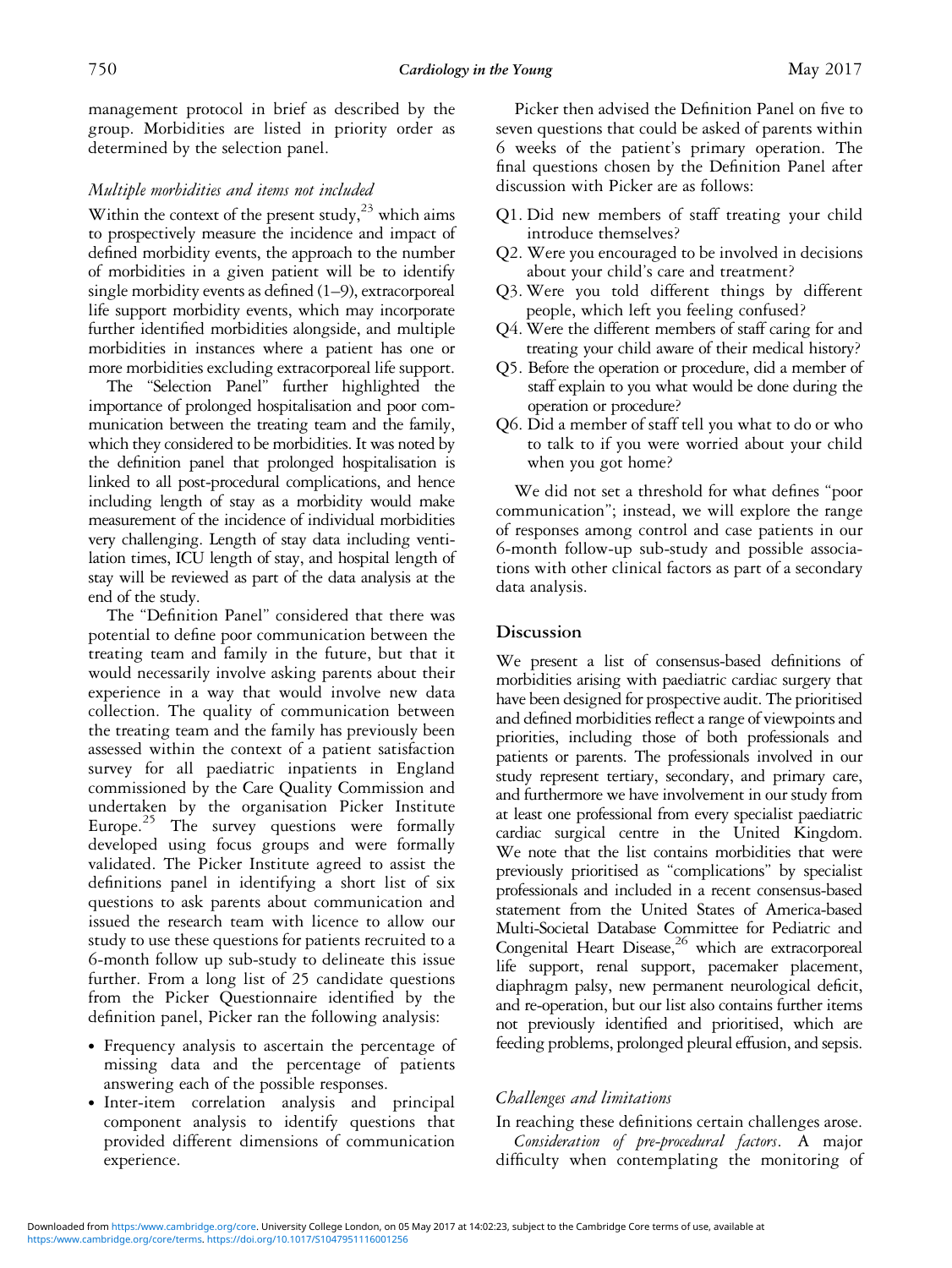morbidity following paediatric cardiac surgery is achieving a distinction between the morbidity that was present in the patient before the operation and the new morbidities that arose after surgery. It must be acknowledged that preoperative events such as existing congenital diagnoses and patient condition are inextricably linked to the postoperative journey,<sup>[3,5](#page-8-0)</sup> and indeed both preoperative and postoperative events matter for the patient. Preoperative events may also potentially be subject to quality control – for example, the collapse of a neonate from late diagnosis of heart disease leads to higher rates of multiple organ failure<sup>[27](#page-9-0)</sup> and may be averted by antenatal diagnosis and prospective management of the circulation.<sup>[28](#page-9-0)</sup> Nonetheless, our focus is upon early outcomes after paediatric cardiac surgery and not on the entire care pathway; therefore, the definitions are designed to delineate postoperative events as clearly as possible. The delineation of new neurological morbidity in a postoperative patient may be challenging because of the inherent difficulties of assessing (in particular) small infants who may be critically ill. Prospective serial evaluation including preoperative and postoperative scans and detailed neurodevelopmental follow-up is ideal; however, this is not feasible within a United Kingdom National Health Service context, where cranial scans may only be undertaken on the basis of clinical indicators of suspected neurological injury, and hence our definition is pragmatic by necessity, although we hope that in the future it will be supplemented by enhanced methods of assessment.

Post-procedural timing. Conventionally, the time horizon linked to surgical complications has been considered as 30 days following the operation, $^{26}$  and for mortality outcomes Registries such as Society of Thoracic Surgery view the relevant time horizon as within the same operative hospitalisation or 30 days, whichever is longer.<sup>[29](#page-9-0)</sup> For the majority of morbidity definitions, the time limit of either within 30 days or within the same hospitalisation was applied (see [Table 1](#page-5-0)), based on what was considered most appropriate for the individual morbidity event. Certain morbidities, particularly those defined by the use of technology, such as renal support and extracorporeal life support, are only likely to occur within a hospitalisation, whereas others may occur at any time point over an operated child's lifespan – for example, re-operation, endocarditis, and feeding problems – and hence a time limit was placed accordingly in order to enhance the feasibility of postoperative audit, despite this time limit in some cases appearing arbitrary. It was noted that deep surgical site infection or mediastinitis, although always linked to cardiac surgery, may arise after discharge home and later than 30 days after surgery,

and thus the timeline was extended for this morbidity.

Consistency and complexity of definitions. There are inherent practical difficulties with prospective audit of complex outcome measures; this is one reason for the historic focus on mortality as an outcome as this is much easier to measure than morbidity. For some morbidities, a treatment indicating the presence of morbidity was considered the better option rather than basing the diagnosis on clinical findings. This applies to the postoperative morbidities of renal failure, diaphragm paralysis, and feeding problems, for which postoperative renal support, the need for diaphragm plication, and technology-assisted feeding at discharge were selected as the most objective definitions available. A concern with using a treatment rather than a diagnosis as a measure of morbidity is that treating centres may initiate therapy at differing thresholds. During the course of our study, additional data items will be collected to explore the potential for such variation. As an example, practice patterns with respect to technology-assisted feeding in cardiac babies vary widely between geographic regions and diagnostic groups, and it is acknowledged that the audit of feeding problems at discharge rather than over time in outpatients may not capture the full picture.<sup>[30](#page-9-0)</sup> For the case of extracorporeal life support, there is an inextricable link between the severe condition of patients requiring this therapy and the burden of the treatment itself,  $5,26,31$  $5,26,31$  and therefore this is reasonably widely accepted as a major morbidity after paediatric cardiac surgery by all stakeholder groups.<sup>[1](#page-8-0)</sup> Moreover, considering the example of renal failure, given the complex inter-relationship between the patient's preoperative condition, which may incorporate renal  $dysf$ unction<sup>32</sup>, their age, especially very young neonates as is common<sup>[27](#page-9-0)</sup>, their body mass index, which may be low in CHD, their postoperative condition, and measures of renal function, a definition involving a specified measure of renal function was considered to be impractical to define for routine use. Of note, it proved infeasible for the panel to agree a clear and usable definition of low cardiac output syndrome for use in routine audit.

## Future steps

The definitions presented in [Table 1](#page-5-0) incorporate feedback from five United Kingdom paediatric cardiac surgical centres that have been using them prospectively for 5 months with paediatric cardiac surgery patients; however, we acknowledge that as yet the long-term practicalities involved in monitoring these morbidities are unclear. The next stage is to report on the morbidities for the purposes of quality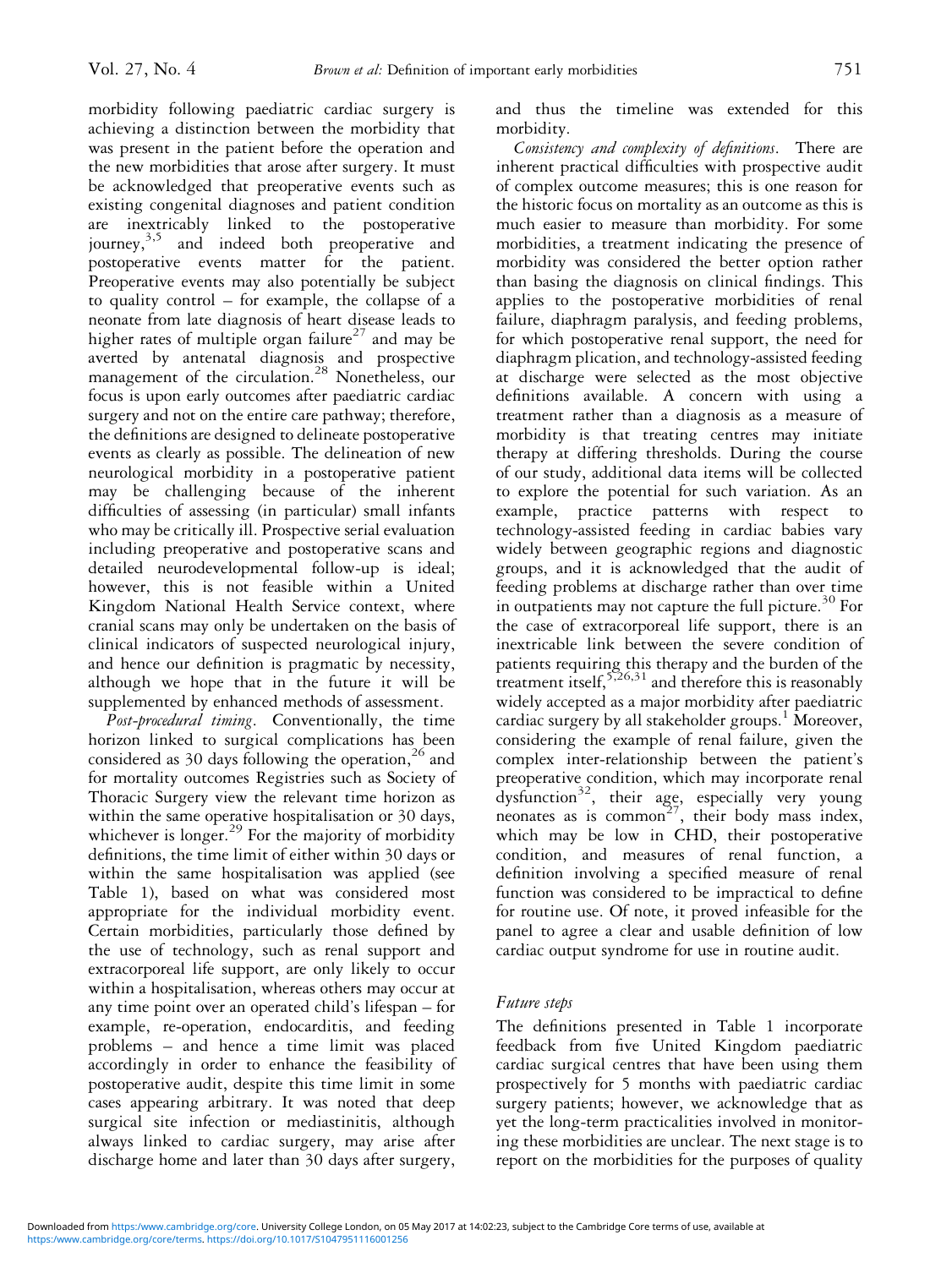<span id="page-5-0"></span>

| Morbidity                                       | Timescale for identification                                                                                                                                                                                                                                                                                                                                                                                                                                                                                           | Definition                                                                                                                                                                                                                                                                                                                                                                                                                                                                                                                                                                                                                                                                   | Measurement protocol<br>(if additional to definition)                                                                                                                                                                                                                                                             | Minimum treatment protocol                                                                                                                                                                                                               |
|-------------------------------------------------|------------------------------------------------------------------------------------------------------------------------------------------------------------------------------------------------------------------------------------------------------------------------------------------------------------------------------------------------------------------------------------------------------------------------------------------------------------------------------------------------------------------------|------------------------------------------------------------------------------------------------------------------------------------------------------------------------------------------------------------------------------------------------------------------------------------------------------------------------------------------------------------------------------------------------------------------------------------------------------------------------------------------------------------------------------------------------------------------------------------------------------------------------------------------------------------------------------|-------------------------------------------------------------------------------------------------------------------------------------------------------------------------------------------------------------------------------------------------------------------------------------------------------------------|------------------------------------------------------------------------------------------------------------------------------------------------------------------------------------------------------------------------------------------|
| Acute<br>neurological<br>event                  | Includes neurological morbidities that,<br>based on best clinical judgement, arose as<br>new findings around the time of surgery<br>that were detected within the same<br>hospitalisation as the surgery. It is<br>recognised that in certain circumstances<br>such as where a child is very sick on life<br>support, pre-procedure assessment is<br>challenging, in these circumstances as full gag reflex) <sup>38</sup><br>an evaluation as possible to be completed,<br>incorporating serial assessments over time | Neurological events including: seizure, abnormal Includes new abnormality in any of the<br>movement (includes choreiform or athetoid), focal following:<br>neurological deficit (includes hemiplegia and<br>monoplegia), intracranial haemorrhage, stroke,<br>brain death, reversible ischaemic neurological<br>dysfunction, hypoxic ischaemic encephalopathy,<br>spinal cord ischaemia, basal ganglia damage, or<br>brain stem injury (includes abnormal cough or                                                                                                                                                                                                           | ·Electroencephalogram.<br>·Brain scan (either CT or MRI)<br>•Clinical evaluation<br>(seizures or movement disorder, focal<br>neurological signs, generalised<br>neurological signs, altered conscious level<br>including even brain death)                                                                        | The treatment protocol is variable<br>depending on the type of neuro-<br>morbidity.<br>Specialist consultation with a<br>neurologist, a full evaluation of any brain<br>injury and neuro-developmental follow-<br>up would be a minimum  |
| Unplanned<br>re-operation or<br>re-intervention | Unplanned re-interventions are procedures<br>outside the expected patient pathway,<br>which may be undertaken at any time<br>from the start of the postoperative<br>admission up until 30 days following the<br>primary operation. Additional procedures<br>or revisions undertaken within the<br>primary trip to the operating theatre<br>(incorporating return onto<br>cardiopulmonary bypass) are not included<br>in the definition of re-operation                                                                 | Unplanned re-interventions include procedures<br>that were not intended during the planning<br>phase, follow an initial primary cardiac surgery<br>and result in "substantive alteration to heart"<br>incorporating cardiac bypass, cardiac non-bypass,<br>pacemaker placement, interventional<br>catheterisations, and also diaphragm plications<br>(which are not related to the heart itself). The<br>definition does not include support or other non-<br>cardiac surgery procedures                                                                                                                                                                                     | or cardiac catheter laboratory within<br>30 days<br>(excludes interventional catheters that<br>were planned preoperatively; excluding<br>delayed chest closure, excluding<br>procedures for bleeding)<br>(Includes diaphragm plication and<br>insertion of pacemaker for surgically<br>acquired arrhythmia)       | Unplanned return to the operating room Not applicable. The minimal assessment<br>is cardiovascular evaluation of the repair<br>with echocardiography and tolerance of<br>weaning from life supports                                      |
| Feeding<br>problems                             | A diagnosis of postoperative feeding<br>problems should be considered during<br>to secondary care if the child is unable to<br>feed normally. The goal is detection of<br>feeding problems which are new post-<br>surgery, and it is recognised that this may<br>be challenging where a child was not fed<br>preoperatively for cardiac reasons as<br>feeding ability will not have been assessed feeding problem will be diagnosed<br>objectively                                                                     | A child may fail to feed normally following<br>paediatric cardiac surgery for a range of reasons<br>recovery after surgery and before discharge including gastro-oesophageal reflux, vocal cord<br>from the specialist centre either to home or paralysis, oral-motor dysfunction, oral aversion,<br>and neurologic impairment. <sup>31</sup> If for any of these<br>reasons a child is not able to orally feed or<br>completely orally feed and is tube dependent at<br>discharge from the tertiary centre or at 30 days (if necrotising enterocolitis, and feeding<br>he or she is otherwise clinically stable enough to<br>feed at that time point), then a postoperative | The requirement for any feeding support. Treatment includes assessment by the<br>an enteral tube.<br>Excludes feeding support that was<br>present to treat a primary problem<br>diagnosed before the surgery, feeding<br>support related to an episode of<br>support because the child dislikes a<br>special diet | Includes via the intravenous route or via dietician, speech and language therapist<br>and of the patient's weight. Progress with<br>feeding should be monitored by the<br>clinical care team responsible at each<br>stage of the journey |
| Need for renal<br>replacement<br>therapy        | the start of the postoperative admission to<br>ICU up until 30 days following the<br>primary operation                                                                                                                                                                                                                                                                                                                                                                                                                 | Includes renal replacement therapy when The child requires renal replacement therapy<br>initiated as a new support at any time from (peritoneal dialysis or haemofiltration) for renal<br>failure (oligo-anuria of >0.5 ml/kg/hour and<br>elevated creatinine level for age) and or fluid<br>overload. In patients where renal support is<br>required alongside extracorporeal life support, the<br>primary morbidity is viewed as extracorporeal life                                                                                                                                                                                                                       | presence of (new) renal support.<br>(Excludes renal support on extracorporeal If recovery of kidney function does not<br>life support). Data on renal biochemistry occur within 3-5 weeks then<br>and urine output will be collected                                                                              | The measurement protocol is simply the Instigation of effective renal replacement<br>therapy.<br>consultation with paediatric renal<br>physician is required                                                                             |

support

May 2017

Cardiology in the Young

Cardiology in the Young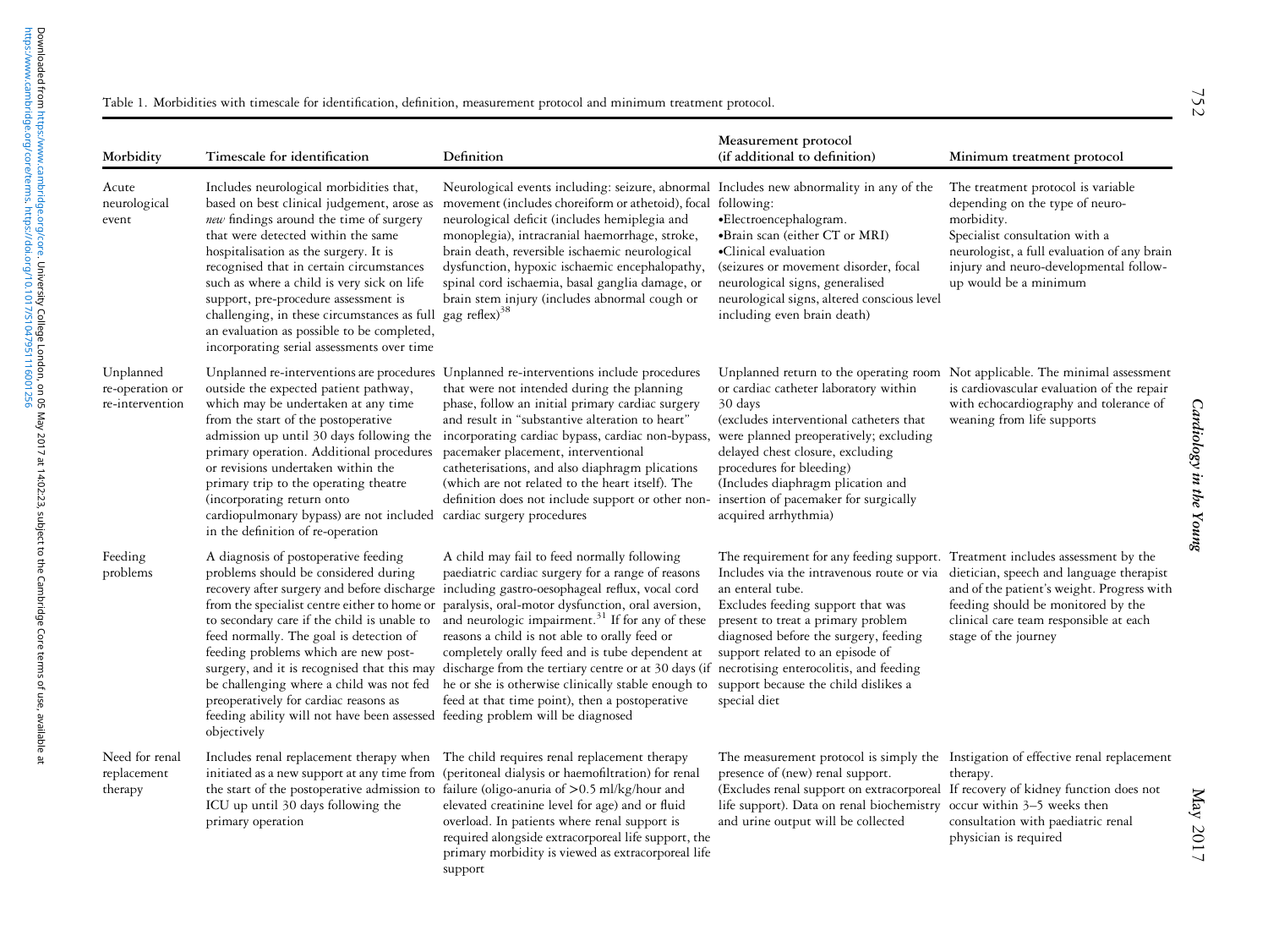| Major adverse<br>cardiac events or<br>never events          | Events within this morbidity may be<br>identified during the tertiary hospital stay<br>(either ward or ICU) following the primary<br>surgery                                                                                                                                                                                                        | This morbidity includes<br>cardiac arrest, where the child receives any chest<br>compressions or defibrillation<br>Chest re-opening on the ICU or ward for any<br>reason<br>Major haemorrhage in the ICU following surgery<br>A "Never Event" applicable to paediatric cardiac<br>surgery as selected from the "Never Events" list<br>published for National Health Service for 2015 <sup>39</sup><br>(Including wrong site or wrong patient surgery,<br>wrong prosthesis surgery, retained foreign object<br>post-procedure, wrong route administration of<br>medication, transfusion or transplantation of<br>main red cell group incompatible blood<br>components or organs, misplaced naso-gastric or<br>oro-gastric tubes<br>Tissue injury to limb or vital organ such as<br>perforated viscus or ischaemic limb injury | Major haemorrhage is defined as bleeding All events will results in immediate<br>$>10$ ml/kg/hour on ICU for 2<br>consecutive hours.<br>A "Never Event" includes the events<br>listed plus harm to the patient, for<br>example: if a naso-gastric tube is<br>misplaced, detected and removed in a<br>timely manner before any harm is done<br>then this is not a "Never Event".<br>Conversely, if the misplaced naso-gastric<br>tube is not noted, and feed is given into<br>the bronchus, then this is a "Never<br>Event" | treatment as part of current practice                                                                                                                                                                                                                                                                             | $\mbox{Vol}.$<br>$27$ No. $4$                          |
|-------------------------------------------------------------|-----------------------------------------------------------------------------------------------------------------------------------------------------------------------------------------------------------------------------------------------------------------------------------------------------------------------------------------------------|------------------------------------------------------------------------------------------------------------------------------------------------------------------------------------------------------------------------------------------------------------------------------------------------------------------------------------------------------------------------------------------------------------------------------------------------------------------------------------------------------------------------------------------------------------------------------------------------------------------------------------------------------------------------------------------------------------------------------------------------------------------------------------------------------------------------------|----------------------------------------------------------------------------------------------------------------------------------------------------------------------------------------------------------------------------------------------------------------------------------------------------------------------------------------------------------------------------------------------------------------------------------------------------------------------------------------------------------------------------|-------------------------------------------------------------------------------------------------------------------------------------------------------------------------------------------------------------------------------------------------------------------------------------------------------------------|--------------------------------------------------------|
| Extracorporeal<br>life support                              | Extracorporeal life support following<br>surgery and before discharge from the<br>tertiary hospital, including the rare cases<br>when a child was on extracorporeal life<br>support before surgery                                                                                                                                                  | This morbidity is defined by the presence of an<br>extracorporeal life support system connected to<br>the patient following the operation, whether it<br>was placed in the operating theatre or in the ICU,<br>and whether the indication was cardiac arrest, low<br>cardiac output state, poor cardiac function,<br>arrhythmia, residual or recurrent cardiac lesion,<br>pulmonary including pulmonary hypertension or<br>sepsis                                                                                                                                                                                                                                                                                                                                                                                            | It is recognised that children on<br>extracorporeal life support following<br>paediatric cardiac surgery have high rates<br>of other complications including renal<br>support, bleeding, sepsis, sternal re-<br>opening, and cardiac arrest. <sup>40</sup> Where<br>such complications arise as part of<br>extracorporeal life support, the morbidity<br>is defined as extracorporeal life support                                                                                                                         | The morbidity is in fact a treatment<br>modality offered so this is not applicable.<br>Centres offering extracorporeal life<br>support follow protocols based on those<br>provided by the extracorporeal life<br>support organisation <sup>24</sup>                                                               | Brown et al: Definition of important early morbidities |
| Necrotising<br>enterocolitis                                | Necrotising enterocolitis as a new<br>diagnosis from after surgery until<br>discharge from the tertiary hospital                                                                                                                                                                                                                                    | Necrotising enterocolitis class 1a or 1b, <sup>41</sup> which<br>incorporates babies with systemic signs of<br>inflammation and abdominal clinical signs such<br>as distension or larger than normal gastric<br>aspirates or mild rectal bleeding but no<br>radiological changes are included, if a general<br>surgery specialist has seen the child and<br>commenced a course of intravenous antibiotics<br>and parenteral nutrition for five to seven days.<br>Cases of severe necrotising enterocolitis with<br>radiological signs systemic instability and bowel<br>perforation are also included                                                                                                                                                                                                                        | Data in respect of systemic clinical signs,<br>intestinal signs, and radiology will be<br>collected, as well as the treatments<br>deployed, thus enabling the necrotising<br>enterocolitis diagnosis to be graded<br>between 1a and 3b <sup>41</sup>                                                                                                                                                                                                                                                                       | Consultation with general surgery and<br>further management in respect of<br>antibiotics, nutrition, radiological<br>investigation, and surgical intervention                                                                                                                                                     |                                                        |
| Surgical site<br>infection and<br>blood stream<br>infection | Surgical site and blood stream infections<br>diagnosed within the hospital admission<br>following surgery or following<br>readmission to the same unit during<br>postoperative recovery, where the treating<br>clinical team assesses the infection to be<br>linked to the recent operation. It is noted<br>that mediastinitis may be detected more | Deep surgical site infection and/or mediastinitis<br>includes any infection of an incised wound that<br>undergoes any re-intervention by a surgeon (such<br>as opening of the wound, vacuum dressing),<br>mediastinitis and false aneurysm, independent of the wound heals by secondary intention<br>culture positivity.<br>Blood stream infection includes both catheter<br>related and non-catheter related. Cases have                                                                                                                                                                                                                                                                                                                                                                                                    | Deep surgical site infection excludes<br>superficial site infection managed<br>without a surgeon's reoperation by<br>conventional nurse dressing only, even if                                                                                                                                                                                                                                                                                                                                                             | The minimum treatment protocol<br>consists of antibiotics based on organism<br>and sensitivities, and where relevant the<br>removal of the line. Surgical intervention<br>may be required for deep surgical site and<br>in some cases of endocarditis. Both<br>conditions require prolonged antibiotic<br>therapy | 753                                                    |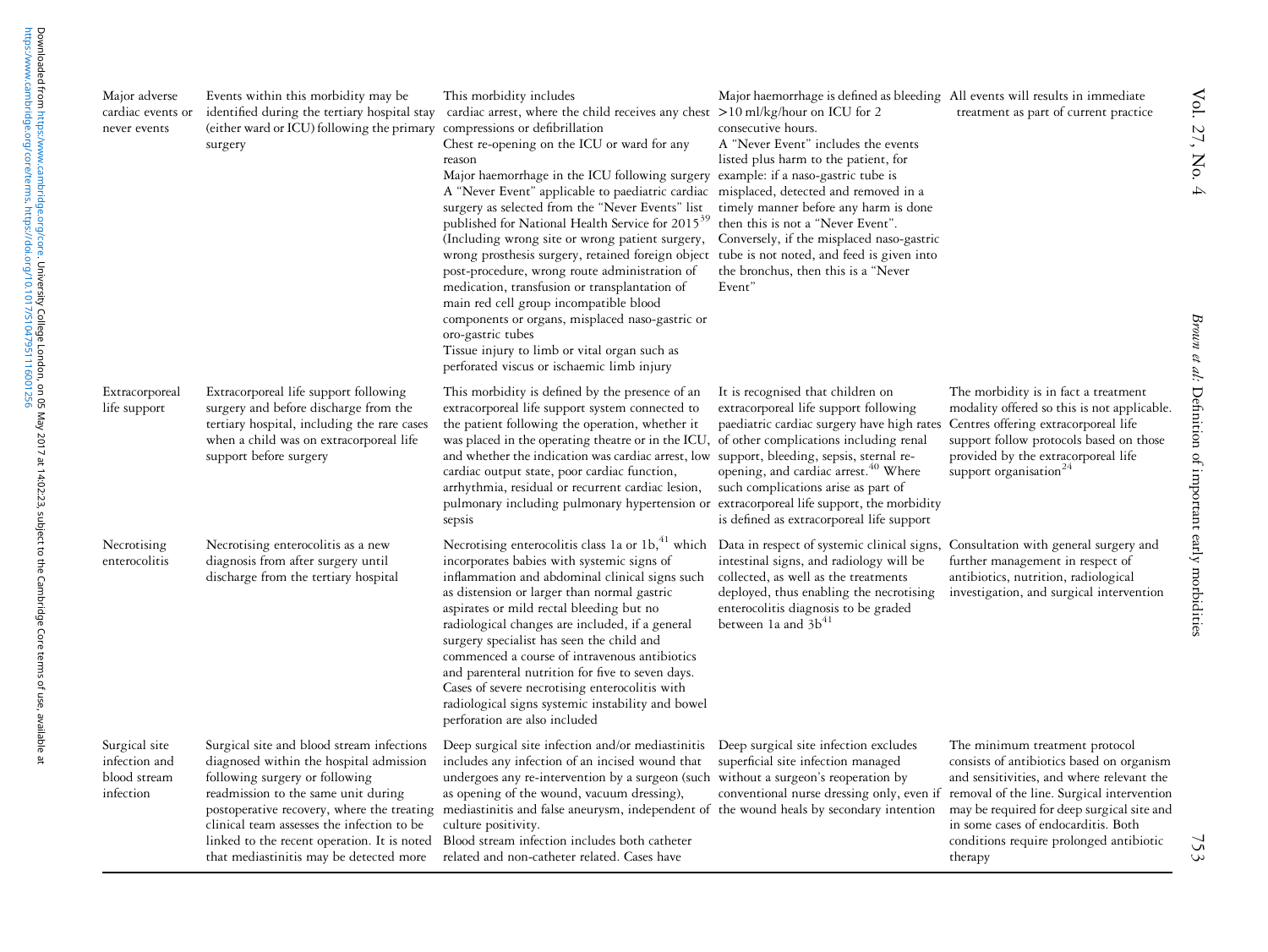| Morbidity                                       | Timescale for identification                                                                                                                      | Definition                                                                                                                                                                                                                                                                                                                                                                                                                                                  | Measurement protocol<br>(if additional to definition)                                                                                                                                                                                                                                                                                                                                                                                                                                                                                      | Minimum treatment protocol                                                   |
|-------------------------------------------------|---------------------------------------------------------------------------------------------------------------------------------------------------|-------------------------------------------------------------------------------------------------------------------------------------------------------------------------------------------------------------------------------------------------------------------------------------------------------------------------------------------------------------------------------------------------------------------------------------------------------------|--------------------------------------------------------------------------------------------------------------------------------------------------------------------------------------------------------------------------------------------------------------------------------------------------------------------------------------------------------------------------------------------------------------------------------------------------------------------------------------------------------------------------------------------|------------------------------------------------------------------------------|
|                                                 | this time cut-off is not applicable                                                                                                               | than 30 days after cardiac surgery, <sup>42</sup> hence systemic signs of infection, a positive culture not<br>judged to be a contaminant, and in the case of line<br>related a catheter in place with positive cultures<br>from the line or from the line tip when removed<br>Endocarditis based on clinical, imaging or culture<br>evidence judged to be diagnostic of endothelial/<br>endocardial infection and its sequelae cardiac or<br>extra-cardiac |                                                                                                                                                                                                                                                                                                                                                                                                                                                                                                                                            |                                                                              |
| Prolonged<br>pleural effusion<br>or chylothorax | Prolonged pleural effusion is a post-<br>procedural effusion with duration greater<br>than 10 days. Chylothorax is diagnosed<br>tertiary hospital | Either a chylous pleural effusion or significant<br>chylous pericardial effusion or significant chylous milky appearance and a pleural fluid<br>ascites or a prolonged non-chylous effusion that<br>from after surgery until discharge from the necessitates thoracic drainage at least 10 days<br>following index cardiac surgery                                                                                                                          | Chylous effusions are characterised by<br>white blood cell count of $>1000$ cells/ $\mu$ l On a patient-by-patient basis other<br>with lymphocytes > $80\%$ . <sup>32</sup> If the child is treatments include parenteral nutrition,<br>on normal feeds the triglyceride level in octreotide infusion, intervention for<br>the pleural fluid will be $>1.1$ mmol/L or venous obstruction thoracic duct<br>the ratio between the pleural triglyceride ligation, and pleuradhesis<br>level and the serum triglyceride level will<br>exceed 1 | Diet consisting of medium-chain<br>triglycerides or low fat for chylothorax. |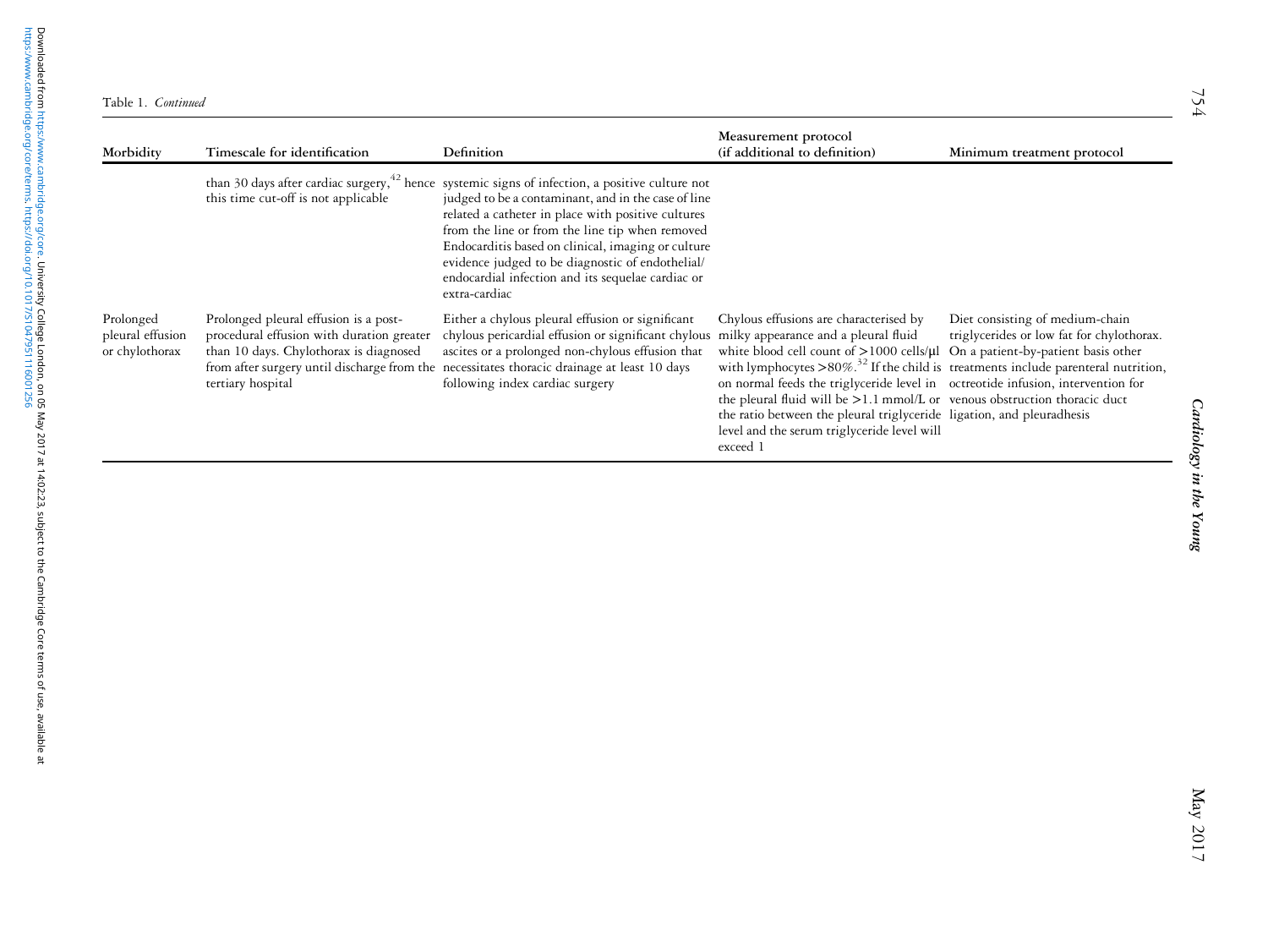<span id="page-8-0"></span>assurance and to assess their impact on patients and families with formal prospective analysis. We note that analytical and graphical methods for the timely reporting of risk-adjusted mortality outcomes for the purposes of quality improvement are well established in adult cardiac surgery practice<sup>[33](#page-9-0)</sup> and have been developed by members of our research group for paediatric cardiac surgery;<sup>[34](#page-9-0)</sup> two single-centre studies have attempted to generate an aggregate "Morbidity Index" by assigning subjective weights to postoperative complications,<sup>[35,36](#page-9-0)</sup> and the Society for Thoracic Surgeon group have attempted a similar "Morbidity Score".<sup>[18](#page-9-0)</sup> Condensing diverse morbidities into a single score loses information, and recent work on using graphical methods to routinely monitor a range of morbidities highlighted the complexity of graphically summarising multiple morbidities $1$ <sup>1</sup> (see also commentary by Utley et al<sup>[37](#page-9-0)</sup>). We intend to report on the incidence and impact of the defined morbidities over the next few months: the findings of these studies will inform future data collection for national audit in the United Kingdom.

## Acknowledgements

The authors acknowledge the work done by the research teams based in the paediatric cardiac surgery and ICUs at Great Ormond Street Hospital, Evelina London, Birmingham Children's Hospital, Bristol Children's Hospital, and The Royal Hospital for Children in Glasgow who have implemented these definitions and provided valuable feedback. The Definition Panel comprised the following individuals with specialist skills as listed: R.B., Evelina Children's Hospital, paediatric intensive care nurse and data expert. Dr K.B., Great Ormond Street Hospital, paediatric cardiologist and family liaison officer. Dr P.D., Bristol Royal Hospital for Children, paediatric intensive care consultant. Dr R.F., Royal Brompton Hospital, paediatric cardiologist. Dr A.H., Great Ormond Street Hospital, paediatric intensive care consultant. Ms N.K., Birmingham Children's Hospital, paediatric cardiac surgeon. Mr A.M., Royal Hospital for Children, Glasgow, paediatric cardiac surgeon and Chair. Dr W.R., Royal Hospital for Children, Glasgow, paediatric intensive care consultant. L.S., Great Ormond Street Hospital, intensive care nurse. Dr S.T., University Hospital Birmingham, cardiologist.

## Financial Support

This project was funded by the National Institute for Health Research Health Services and Delivery Research Programme (Project No. 12/5005/06). K.B., L.S., A.H., J.W., L.C., and V.T. were supported by the National Institute for Health Research Biomedical Research Centre at Great Ormond Street Hospital for Children NHS Foundation Trust and University College London.

## Conflicts of Interest

Dr K.B., Dr R.F. and Mr A.M. serve on the steering committee of the National Congenital Heart Diseases Audit (NCHDA).

## Ethical Standards

The paediatric cardiac surgery morbidity study was granted ethical approval by London City Road Research Ethics Committee (REC) on 8th November 2013 and the REC number is 14-LO-1442.

## References

- 1. Jacobs JP, Benavidez OJ, Bacha EA, Walters HL, Jacobs ML. The nomenclature of safety and quality of care for patients with congenital cardiac disease: a report of the Society of Thoracic Surgeons Congenital Database Taskforce Subcommittee on Patient Safety. Cardiol Young 2008; 18 (Suppl 2): 81–91.
- 2. Pasquali SK, Li JS, Burstein DS, et al. Association of center volume with mortality and complications in pediatric heart surgery. Pediatrics 2012; 129: e370–e376.
- 3. Brown KL, Ridout DA, Goldman AP, Hoskote A, Penny DJ. Risk factors for long intensive care unit stay after cardiopulmonary bypass in children. Crit Care Med 2003; 31: 28–33.
- 4. Bellinger DC, Wypij D, duPlessis AJ, et al. Neurodevelopmental status at eight years in children with dextro-transposition of the great arteries: the Boston Circulatory Arrest Trial. J Thorac Cardiovasc Surg 2003; 126: 1385–1396.
- 5. Newburger JW, Sleeper LA, Bellinger DC, et al. Early developmental outcome in children with hypoplastic left heart syndrome and related anomalies: the single ventricle reconstruction trial. Circulation 2012; 125: 2081–2091.
- 6. Lequier L, Joffe AR, Robertson CM, et al. Two-year survival, mental, and motor outcomes after cardiac extracorporeal life support at less than five years of age. J Thorac Cardiovasc Surg 2008; 136: 976–983 e3.
- 7. Mahle WT, Forbess JM, Kirshbom PM, Cuadrado AR, Simsic JM, Kanter KR. Cost-utility analysis of salvage cardiac extracorporeal membrane oxygenation in children. J Thorac Cardiovasc Surg 2005; 129: 1084–1090.
- 8. Brown KL, Wray J, Wood TL, Mc Mahon AM, Burch M, Cairns J. Cost utility evaluation of extracorporeal membrane oxygenation as a bridge to transplant for children with end-stage heart failure due to dilated cardiomyopathy. J Heart Lung Transplant 2009; 28: 32–38.
- 9. NICOR. NICOR: National Institute for Cardiovascular Outcomes Research: Congenital Heart Diseases website. UCL London UK: University College London; 2015. Retrieved 15 January 2015 from <http://www.nicor4.nicor.org.uk/CHD>
- 10. Cooper DS, Jacobs JP, Chai PJ, et al. Pulmonary complications associated with the treatment of patients with congenital cardiac disease: consensus definitions from the Multi-Societal Database Committee for Pediatric and Congenital Heart Disease. Cardiol Young 2008; 18 (Suppl 2): 215–221.
- 11. Bacha EA, Cooper D, Thiagarajan R, et al. Cardiac complications associated with the treatment of patients with congenital cardiac disease: consensus definitions from the Multi-Societal Database Committee for Pediatric and Congenital Heart Disease. Cardiol Young 2008; 18 (Suppl 2): 196–201.